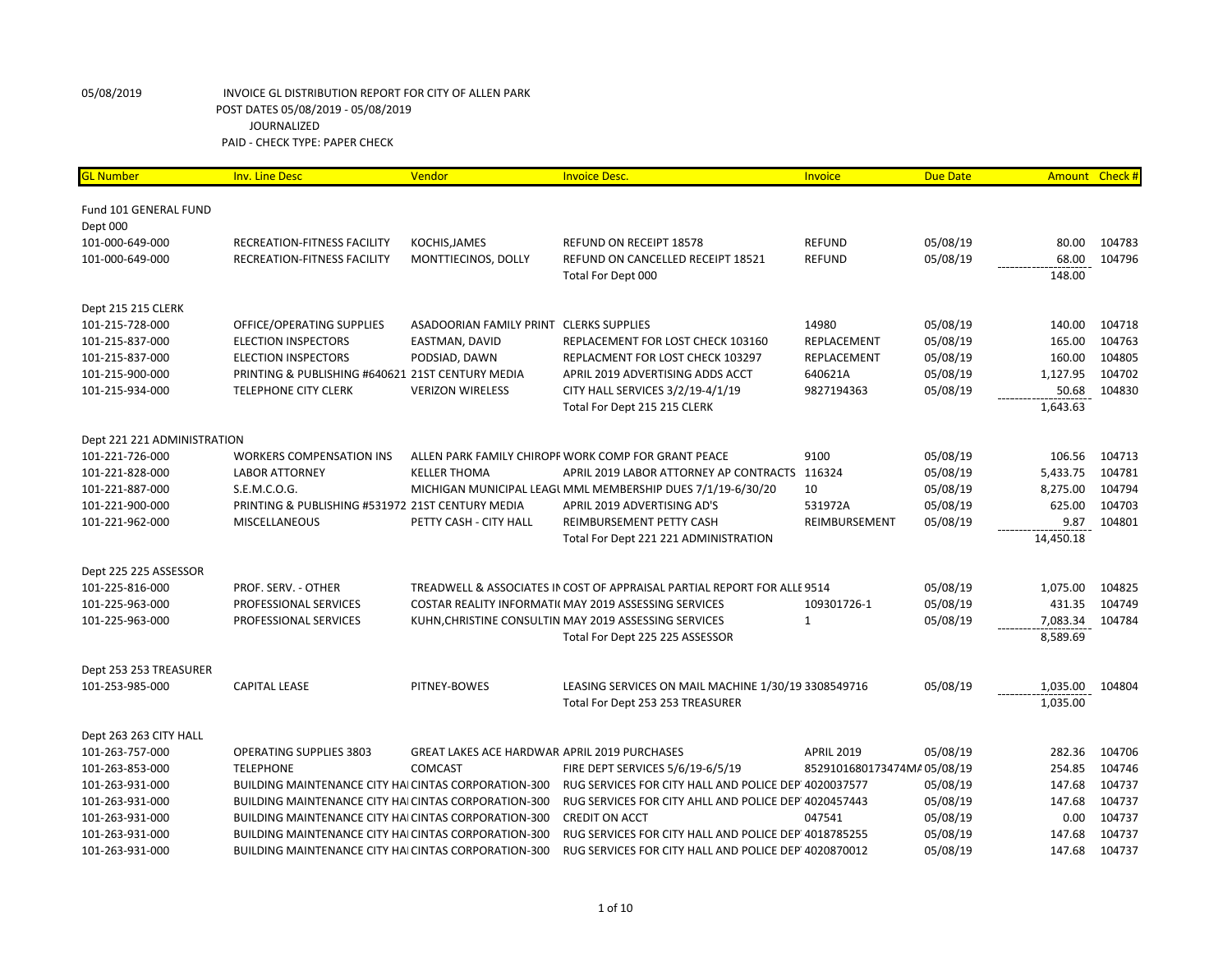| <b>GL Number</b>               | <b>Inv. Line Desc</b>                  | Vendor                                          | <b>Invoice Desc.</b>                                                                | Invoice               | <b>Due Date</b> | <b>Amount</b> | Check # |
|--------------------------------|----------------------------------------|-------------------------------------------------|-------------------------------------------------------------------------------------|-----------------------|-----------------|---------------|---------|
| 101-263-931-000                | <b>BUILDING MAINTENANCE</b>            | <b>HINCKLEY SPRINGS</b>                         | <b>COFFEE SERVICES FOR CITY HALL</b>                                                | 17305203042619        | 05/08/19        | 222.63        | 104773  |
| 101-263-931-000                | <b>BUILDING MAINTENANCE</b>            | <b>VETERANS CLEANING</b>                        | APRIL 2019 CLEANING SERVICES DPW                                                    | 19-2604               | 05/08/19        | 480.00        | 104837  |
| 101-263-931-000                | <b>BUILDING MAINTENANCE</b>            | <b>VETERANS CLEANING</b>                        | APRIL 2019 CLEANING SERVICES CITY HALL                                              | 19-1004               | 05/08/19        | 1,960.00      | 104837  |
|                                |                                        |                                                 | Total For Dept 263 263 CITY HALL                                                    |                       |                 | 3,790.56      |         |
|                                |                                        |                                                 |                                                                                     |                       |                 |               |         |
| Dept 277 CABLE/IT              |                                        |                                                 |                                                                                     |                       |                 |               |         |
| 101-277-935-000                |                                        |                                                 | COMPUTER SOFTWARE MAINTEN/SOUTHERN MICHIGAN INFOR IT SERVICES ADMIN LICENSE UPDATES | 3687                  | 05/08/19        | 720.00        | 104819  |
| 101-277-984-000                | COMPUTER EQUIPMENT/SOFTWA CADY, ROBERT |                                                 | REIMBURSEMENT FOR HDMI CABLES FOR COUI REIMBURSEMENT                                |                       | 05/08/19        | 59.96         | 104730  |
|                                |                                        |                                                 | Total For Dept 277 CABLE/IT                                                         |                       |                 | 779.96        |         |
| Dept 305 305 POLICE DEPARTMENT |                                        |                                                 |                                                                                     |                       |                 |               |         |
| 101-305-729-000                | <b>K-9 SUPPLIES</b>                    | PET SUPPLIES PLUS                               | <b>K-9 SUPPLIES</b>                                                                 | 34708                 | 05/08/19        | 71.02         | 104802  |
| 101-305-729-000                | <b>K-9 OPERATING COSTS</b>             | SOUTHPOINTE VETERINARY                          | <b>VETERINARY SERVICES FOR PHANTOM</b>                                              | 332141                | 05/08/19        | 124.50        | 104821  |
| 101-305-761-000                | PRISONER BOARD                         | <b>STATE OF MICHIGAN</b>                        | <b>SEX OFFENDER REGISTRATIONS</b>                                                   | 551-535716            | 05/08/19        | 120.00        | 104727  |
| 101-305-761-000                | PRISONER BOARD                         | DASH MEDICAL GLOVES                             | <b>GLOVES POLICE DEPT</b>                                                           | INV1147614            | 05/08/19        | 115.80        | 104754  |
| 101-305-761-000                | PRISONER BOARD                         | WAYNE COUNTY - ACCTS. REC12/18 PRISONER HOUSING |                                                                                     | 298560                | 05/08/19        | 805.00        | 104842  |
| 101-305-761-000                | PRISONER BOARD                         | WAYNE COUNTY - ACCTS. REC1/19 PRISONER HOUSING  |                                                                                     | 298934                | 05/08/19        | 3,220.00      | 104843  |
| 101-305-801-000                | ANIMAL CONTROL                         | <b>CITY OF WYANDOTTE</b>                        | ANIMAL CONTROL SERVICES 1/1/19-3/31/19                                              | <b>ANIMAL CONTROL</b> | 05/08/19        | 15,827.08     | 104741  |
| 101-305-805-000                | <b>VEHICLE TOWING</b>                  | <b>CITY TOWING</b>                              | 59 VEH TOWED AND 7 PERSONAL 4/1/19-4/15/4/1/19-4/15/19                              |                       | 05/08/19        | 8,860.00      | 104740  |
| 101-305-805-000                | <b>VEHICLE TOWING</b>                  | <b>CITY TOWING</b>                              | AUCTION HELP POLICE DEPT 4/24/19                                                    | 04/24/2019            | 05/08/19        | 200.00        | 104740  |
| 101-305-805-000                | <b>VEHICLE TOWING</b>                  | <b>CITY TOWING</b>                              | 45 VEHICLE TOWED, 11 PERSONAL VEHICLE 4/14/16/19-4/30/19                            |                       | 05/08/19        | 7,830.00      | 104740  |
| 101-305-807-000                | <b>CENTRAL DISPATCH</b>                | <b>CITY OF WYANDOTTE</b>                        | DISPATCH SERVCES 1/1/19-3/31/19                                                     | <b>DISPATCH</b>       | 05/08/19        | 41,108.33     | 104742  |
| 101-305-853-000                | <b>TELEPHONE</b>                       |                                                 | AMERICAN MESSAGING LLC CHAPLAIN PAGER POLICE DEPT                                   | Z1319539TD            | 05/08/19        | 15.49         | 104712  |
| 101-305-853-000                | <b>TELEPHONE</b>                       | <b>VERIZON WIRELESS</b>                         | POLICE SERVICES 3/11/19-4/10/19                                                     | 9827967640            | 05/08/19        | 684.24        | 104835  |
| 101-305-934-000                | <b>EQUIPMENT MAINTENANCE</b>           | <b>IDNETWORKS</b>                               | ANNUAL SERVICE MNT FEE FOR PALM LIVESCAI 274618                                     |                       | 05/08/19        | 4,495.00      | 104776  |
| 101-305-934-500                | <b>COMPUTER BREAK-FIX</b>              |                                                 | SOUTHERN MICHIGAN INFOR COMPUTER SERVICES POLICE DEPT                               | 3691                  | 05/08/19        | 240.00        | 104819  |
| 101-305-934-500                | <b>COMPUTER BREAK-FIX</b>              |                                                 | SOUTHERN MICHIGAN INFOR COMPUTER SERVICES FOR POLICE DEPT                           | 3708                  | 05/08/19        | 1,800.00      | 104819  |
| 101-305-939-000                | <b>VEHICLE MAINTENANCE</b>             | <b>CLASSIC AUTO WASH INC.</b>                   | MARCH 2019 CAR SERVICES                                                             | 1847                  | 05/08/19        | 312.00        | 104743  |
| 101-305-958-000                | <b>MEMBERSHIP &amp; DUES</b>           | <b>IACP MEMBERSHIP</b>                          | ANNUAL BILLING POLICE 6/27/19-6/26/2020                                             | 34342                 | 05/08/19        | 875.00        | 104851  |
| 101-305-960-000                | <b>EDUCATION &amp; TRAINING</b>        | DOBBERTIN, JASON                                | REIMBURSEMENT FOR TRAINING EXPENSES                                                 | REIMBURSEMENT         | 05/08/19        | 43.02         | 104758  |
| 101-305-960-000                | <b>EDUCATION &amp; TRAINING</b>        | EGAN, CHRIS                                     | REIMBURSEMENT FOR WINTER 2019 TUTION                                                | REIMBURSEMENT         | 05/08/19        | 2,983.99      | 104764  |
| 101-305-960-000                | <b>EDUCATION &amp; TRAINING</b>        | SCHRYER, PAUL                                   | REIMBURSEMENT FOR TRAINNG EXPENSES                                                  | REIMBURSEMENT         | 05/08/19        | 60.76         | 104815  |
| 101-305-960-000                | <b>EDUCATION &amp; TRAINING</b>        | SODEN, JAMES                                    | REIMBURSEMENT FOR WINTER 2019 TUITION                                               | REIMBURSEMENT         | 05/08/19        | 3,673.25      | 104820  |
| 101-305-962-000                | <b>MISCELLANEOUS</b>                   | MICHIGAN DEPT OF STATE                          | RENEWAL OF SUBSTITUTE & SUPPRESSED LISC 2019 RENEWAL                                |                       | 05/08/19        | 91.00         | 104790  |
|                                |                                        |                                                 | Total For Dept 305 305 POLICE DEPARTMENT                                            |                       |                 | 93,555.48     |         |
| Dept 340 340 FIRE DEPARTMENT   |                                        |                                                 |                                                                                     |                       |                 |               |         |
| 101-340-728-000                | <b>OFFICE SUPPLIES</b>                 | GLOBAL OFFICE SOLUTIONS FIRE DEPT SUPPLIES      |                                                                                     | CSUM-102154           | 05/08/19        | 36.99         | 104768  |
| 101-340-757-500                | <b>RESCUE SUPPLIES</b>                 |                                                 | BAKER'S GAS & WELDING SUI APRIL 2019 CYLINDER RENTAL FIRE DEPT                      | 09203647              | 05/08/19        | 62.75         | 104724  |
| 101-340-757-500                | <b>RESCUE SUPPLIES</b>                 | J & B MEDICAL SUPPLY, INC. RESCUE SUPPLIES      |                                                                                     | 5369871               | 05/08/19        | 19.89         | 104777  |
| 101-340-757-500                | <b>RESCUE SUPPLIES</b>                 | J & B MEDICAL SUPPLY, INC. RESCUE SUPPLIES      |                                                                                     | 5345049               | 05/08/19        | 230.52        | 104777  |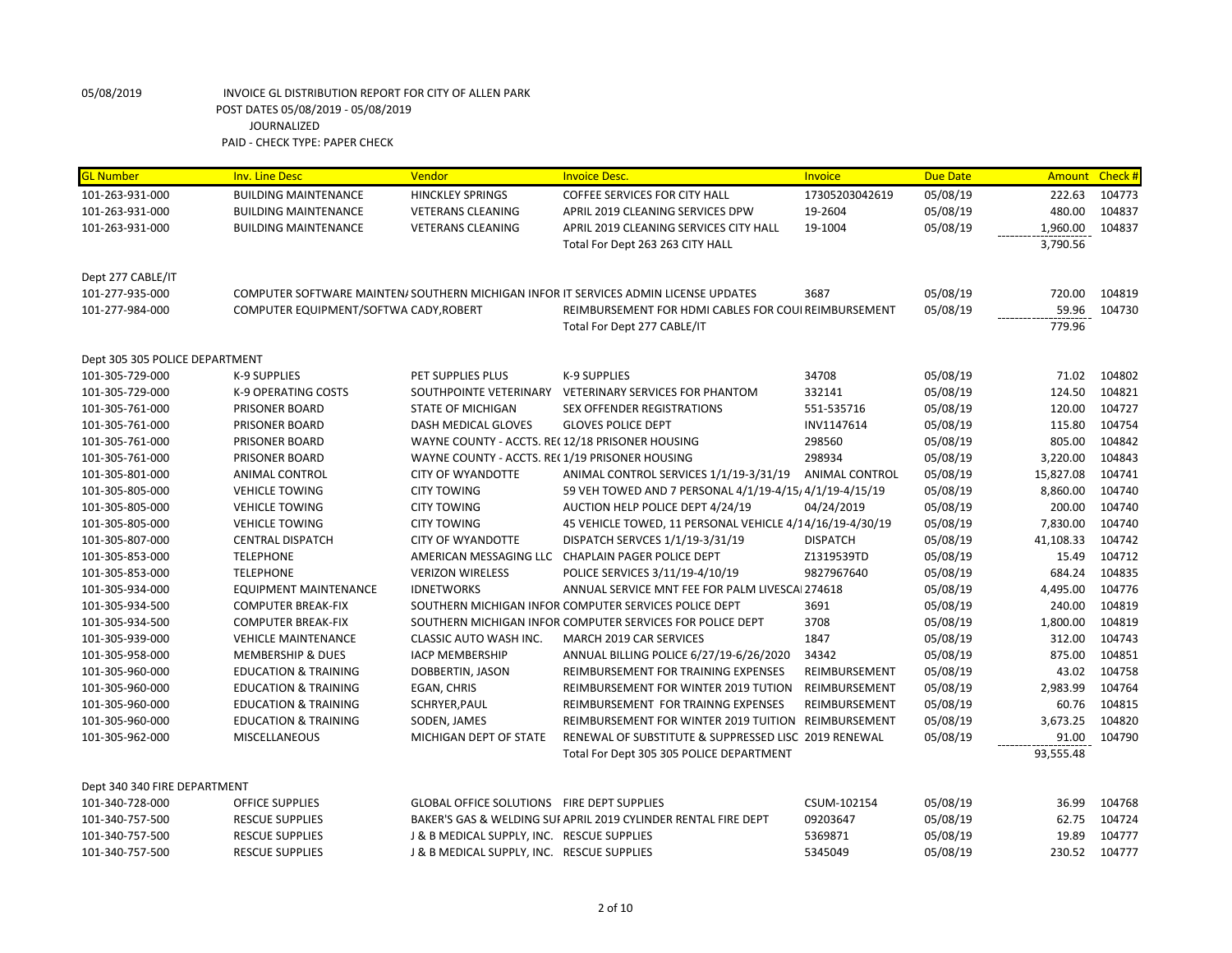| <b>GL Number</b>                          | <b>Inv. Line Desc</b>                 | Vendor                                              | <b>Invoice Desc.</b>                                                              | <b>Invoice</b>    | <b>Due Date</b> | <b>Amount</b> | <b>Check #</b> |
|-------------------------------------------|---------------------------------------|-----------------------------------------------------|-----------------------------------------------------------------------------------|-------------------|-----------------|---------------|----------------|
| 101-340-757-500                           | <b>RESCUE SUPPLIES</b>                | J & B MEDICAL SUPPLY, INC. RESCUE SUPPLIES          |                                                                                   | 5377570           | 05/08/19        | 84.33         | 104777         |
| 101-340-805-000                           | AMBULANCE BILLING                     | ACCUMED BILLING INC.                                | <b>APRIL 2019 FIRE SERVICES</b>                                                   | 21766             | 05/08/19        | 4,875.90      | 104705         |
| 101-340-805-000                           | AMBULANCE BILLING                     | <b>ESTATE OF JEAN B WALL</b>                        | REPLACEMENT FOR LOST CHECK 102383                                                 | REPLACEMENT       | 05/08/19        | 90.35         | 104840         |
| 101-340-853-000                           | TELEPHONE-FIRE CHIEF FAX & BAC AT & T |                                                     | FIRE DEPT SERVICES 4/10/19-5/9/19                                                 | 3139286377883A    | 05/08/19        | 241.94        | 104719         |
| 101-340-853-000                           | TELEPHONE FD ON CALL                  | <b>VERIZON WIRELESS</b>                             | CITY HALL SERVICES 3/2/19-4/1/19                                                  | 9827194363        | 05/08/19        | 150.28        | 104830         |
| 101-340-853-000                           | <b>TELEPHONE</b>                      | <b>VERIZON WIRELESS</b>                             | FIRE DEPT SERVICES 3/11/19-4/10/19                                                | 9827883728        | 05/08/19        | 96.02         | 104834         |
| 101-340-931-000                           | <b>BUILDING MAINTENANCE</b>           |                                                     | ALERT HEATING AND COOLIN SERVICE CALL CIRCULATION PROBLEM IN FIRE I 25954         |                   | 05/08/19        | 328.68        | 104711         |
| 101-340-931-000                           | <b>BUILDING MAINTENANCE</b>           | PRINCIPAL PLUMBING                                  | REPLACE PIPING IN FIRE DEPT                                                       | $4 - 4 - 19$      | 05/08/19        | 150.00        | 104806         |
| 101-340-931-000                           | <b>BUILDING MAINTENANCE</b>           | <b>ROSE PEST SOLUTIONS</b>                          | <b>BUILDING MNT</b>                                                               | 10546863          | 05/08/19        | 52.00         | 104809         |
| 101-340-934-000                           | EQUIPMENT MAINTENANCE                 | CDW GOVERNMENT, LLC                                 | <b>GATEWAY REPLACEMENT</b>                                                        | RSZ0012           | 05/08/19        | 371.67        | 104732         |
| 101-340-934-000                           | <b>EQUIPMENT MAINTENANCE</b>          | DOUGLASS SAFETY SYSTEMS EQUIPMENT MNT               |                                                                                   | 44401             | 05/08/19        | 547.42        | 104759         |
| 101-340-934-000                           | EQUIPMENT MAINTENANCE                 | PHYSIO CONTROL, INC                                 | <b>EQUIPMENT MNT</b>                                                              | 419036557         | 05/08/19        | 1,428.00      | 104803         |
| 101-340-934-000                           | <b>EQUIPMENT MAINTENANCE</b>          | WILLIAM F. SELL & SON                               | <b>EQUIPMENT MNT</b>                                                              | 331955            | 05/08/19        | 42.63         | 104817         |
| 101-340-934-500                           | <b>COMPUTER BREAK-FIX</b>             |                                                     | SOUTHERN MICHIGAN INFOR COMPUTER SERVICES FIRE DEPT                               | 3705              | 05/08/19        | 1,240.00      | 104819         |
| 101-340-939-000                           | <b>VEHICLE MAINTENANCE</b>            | <b>GLENDALE AUTO VALUE</b>                          | <b>PARTS</b>                                                                      | 359-164898        | 05/08/19        | 221.49        | 104767         |
| 101-340-939-000                           | <b>VEHICLE MAINTENANCE</b>            |                                                     | TREDROC TIRE ALLEN PARK 7: PARTS AND SERVICES FOR VEHICLE VOID SEE IN 7360050009  |                   | 05/08/19        | 0.00          | 104827         |
| 101-340-939-000                           | <b>VEHICLE MAINTENANCE</b>            |                                                     | TREDROC TIRE ALLEN PARK 7. PARTS & SERVICES LADDER TRUCK                          | 7360050055        | 05/08/19        | 2,670.80      | 104827         |
| 101-340-939-000                           | <b>VEHICLE MAINTENANCE</b>            | TREDROC TIRE ALLEN PARK 7: PARTS & SERVICES CREDIT  |                                                                                   | 7360050048        | 05/08/19        | (54.00)       | 104827         |
| 101-340-939-000                           | <b>VEHICLE MAINTENANCE</b>            | WINDER POLICE EQUIPMENT SUPPLIES                    |                                                                                   | 20190866          | 05/08/19        | 418.50        | 104845         |
| 101-340-939-000                           | <b>VEHICLE MAINTENANCE</b>            | WINDER POLICE EQUIPMENT PARTS                       |                                                                                   | 20190837          | 05/08/19        | 476.25        | 104845         |
| 101-340-939-000                           | <b>VEHICLE MAINTENANCE</b>            | THE W.W. WILLIAMS COMPA SUPPLIES                    |                                                                                   | 5689984-00        | 05/08/19        | 181.16        | 104848         |
| 101-340-958-000                           | <b>MEMBERSHIP &amp; DUES</b>          |                                                     | MICHIGAN FIRE INSPECTORS: MFIS MEMBERSHIP 2019 RENEWAL LT O'RILEY MEMBERSHIP 2019 |                   | 05/08/19        | 30.00         | 104792         |
| 101-340-960-000                           | <b>EDUCATION &amp; TRAINING</b>       | <b>SCHOOLCRAFT COLLEGE</b>                          | PLANS EXAMINER TUTION FOR LT O'RILEY                                              | 0845579-578       | 05/08/19        | 325.00        | 104814         |
|                                           |                                       |                                                     | Total For Dept 340 340 FIRE DEPARTMENT                                            |                   |                 | 14,318.57     |                |
| Dept 445 445 DEPARTMENT OF PUBLIC SERVICE |                                       |                                                     |                                                                                   |                   |                 |               |                |
| 101-445-751-000                           | <b>GASOLINE</b>                       | <b>RKA PETROLEUM</b>                                | <b>GASOLINE REGULAR</b>                                                           | 0173185           | 05/08/19        | 2,999.83      | 104808         |
| 101-445-757-000                           | <b>OPERATING SUPPLIES 3799</b>        | <b>GREAT LAKES ACE HARDWAR APRIL 2019 PURCHASES</b> |                                                                                   | <b>APRIL 2019</b> | 05/08/19        | 133.09        | 104706         |
| 101-445-768-000                           | <b>UNIFORMS</b>                       | CINTAS CORP. #0721                                  | MARCH 2019 UNIFORM SERVICES GARAGE                                                | 4017789705        | 05/08/19        | 64.41         | 104738         |
| 101-445-768-000                           | <b>UNIFORMS</b>                       | CINTAS CORP. #0721                                  | MARCH 2019 UNIFORM SERVICES GARAGE                                                | 4018185369        | 05/08/19        | 48.51         | 104738         |
| 101-445-768-000                           | <b>UNIFORMS</b>                       | CINTAS CORP. #0721                                  | MARCH 2019 UNIFORM SERVICES GARAGE                                                | 4018580238        | 05/08/19        | 107.08        | 104738         |
| 101-445-768-000                           | <b>UNIFORMS</b>                       | CINTAS CORP. #0721                                  | MARCH 2019 UNIFORM SERVICES GARAGE                                                | 4018995179        | 05/08/19        | 47.52         | 104738         |
| 101-445-768-000                           | <b>UNIFORMS</b>                       | CINTAS CORP. #0721                                  | MARCH 2019 UNIFORM SERVICES DPS                                                   | 4017789663        | 05/08/19        | 104.70        | 104738         |
| 101-445-768-000                           | <b>UNIFORMS</b>                       | CINTAS CORP. #0721                                  | MARCH 2019 UNIFORM SERVICES DPS                                                   | 4018185370        | 05/08/19        | 84.06         | 104738         |
| 101-445-768-000                           | <b>UNIFORMS</b>                       | CINTAS CORP. #0721                                  | MARCH 2019 UNIFORM SERVICES DPS                                                   | 4018580219        | 05/08/19        | 76.06         | 104738         |
| 101-445-768-000                           | <b>UNIFORMS</b>                       | CINTAS CORP. #0721                                  | MARCH 2019 UNIFORM SERVICES DPS                                                   | 4018995225        | 05/08/19        | 42.81         | 104738         |
| 101-445-931-000                           | <b>BUILDING MAINTENANCE 3778</b>      | <b>GREAT LAKES ACE HARDWAR APRIL 2019 PURCHASES</b> |                                                                                   | <b>APRIL 2019</b> | 05/08/19        | 1.23          | 104706         |
| 101-445-931-000                           | <b>BUILDING MAINTENANCE</b>           | <b>LAROY DOOR</b>                                   | SERVICES REPLACE SPRINGS GARAGE DOOR                                              | 64672             | 05/08/19        | 809.00        | 104785         |
| 101-445-939-000                           | <b>VEHICLE MAINTENANCE</b>            | SAFELITE FULFILLMENT INC                            | <b>REPAIRS 2000 ELGIN</b>                                                         | 03501-83111       | 05/08/19        | 175.00        | 104811         |
| 101-445-939-000                           | <b>VEHICLE MAINTENANCE</b>            | SAM'S CLUB DIRECT                                   | <b>APRIL 2019 PURCHASES</b>                                                       | <b>APRIL 2019</b> | 05/08/19        | 46.53         | 104812         |
| 101-445-939-000                           | <b>VEHICLE MAINTENANCE</b>            | WILLIAM F. SELL & SON                               | <b>SUPPLIES</b>                                                                   | 334610            | 05/08/19        | 19.70         | 104817         |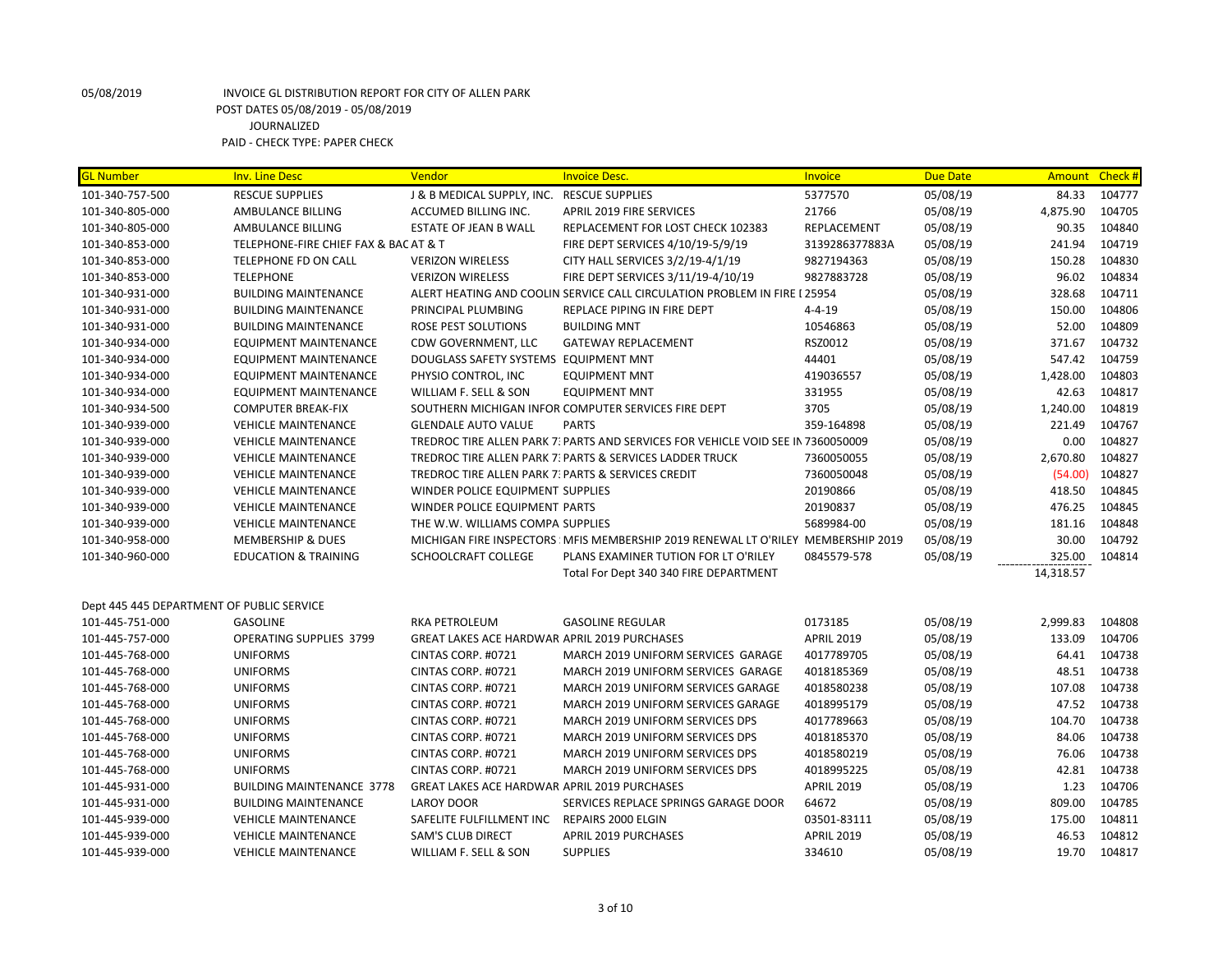| <b>GL Number</b>              | <b>Inv. Line Desc</b>                                                     | Vendor                                              | <b>Invoice Desc.</b>                                                        | Invoice           | <b>Due Date</b> |          | Amount Check # |
|-------------------------------|---------------------------------------------------------------------------|-----------------------------------------------------|-----------------------------------------------------------------------------|-------------------|-----------------|----------|----------------|
| 101-445-939-000               | <b>VEHICLE MAINTENANCE</b>                                                | WILLIAM F. SELL & SON                               | <b>PARTS</b>                                                                | 334173            | 05/08/19        |          | 64.72 104817   |
| 101-445-939-000               | <b>VEHICLE MAINTENANCE</b>                                                | TELEVAN SALES, INC.                                 | SERVICES GARAGE HI LO                                                       | 38072             | 05/08/19        | 267.34   | 104823         |
| 101-445-939-000               | <b>VEHICLE MAINTENANCE</b>                                                |                                                     | TREDROC TIRE ALLEN PARK 7. CREDIT FOR OVERPMT ON CK 104086                  | PM104086          | 05/08/19        | (341.69) | 104827         |
| 101-445-939-000               | <b>VEHICLE MAINTENANCE</b>                                                |                                                     | THE W.W. WILLIAMS COMPA DUP ENTRY OF INV 5674998-01 USED 4674998 4674998-01 |                   | 05/08/19        | (38.80)  | 104848         |
| 101-445-962-000               | <b>MISCELLANEOUS</b>                                                      | COMPREHENSIVE TESTING SC DOT LAB TESTING            |                                                                             | 2596              | 05/08/19        | 520.00   | 104747         |
|                               |                                                                           |                                                     | Total For Dept 445 445 DEPARTMENT OF PUBLIC SERVICE                         |                   |                 | 5,231.10 |                |
|                               |                                                                           |                                                     |                                                                             |                   |                 |          |                |
| Dept 707 707 PARKS & REC      |                                                                           |                                                     |                                                                             |                   |                 |          |                |
| 101-707-760-000               | <b>SENIOR ACTIVITIES</b>                                                  | GORDON FOOD SERV.                                   | <b>SUPPLIES</b>                                                             | 846149212         | 05/08/19        | 78.95    | 104769         |
| 101-707-783-000               | PARK SUPPLIES 3754                                                        | <b>GREAT LAKES ACE HARDWAR APRIL 2019 PURCHASES</b> |                                                                             | <b>APRIL 2019</b> | 05/08/19        | 81.17    | 104706         |
| 101-707-783-000               | <b>PARK SUPPLIES</b>                                                      | BALAS STRUCTURAL STEEL IN MATERIALS                 |                                                                             | 17208             | 05/08/19        | 100.00   | 104725         |
| 101-707-783-000               | <b>PARK SUPPLIES</b>                                                      | D & L GARDEN CENTER, INC. TOPSOIL REC CTR           |                                                                             | 96286             | 05/08/19        | 56.00    | 104753         |
| 101-707-783-000               | <b>PARK SUPPLIES</b>                                                      | DOWNRIVER SAFE & LOCK                               | <b>KEYS FOR PARKS &amp; REC</b>                                             | 73967             | 05/08/19        | 282.68   | 104761         |
| 101-707-783-000               | <b>PARK SUPPLIES</b>                                                      | <b>DOWNRIVER SAFE &amp; LOCK</b>                    | <b>SUPPLIES</b>                                                             | 73974             | 05/08/19        | 39.00    | 104761         |
| 101-707-783-000               | <b>PARK SUPPLIES</b>                                                      | <b>HOME DEPOT</b>                                   | <b>SUPPLIES PARKS &amp; REC</b>                                             | 7204096           | 05/08/19        | 0.00     | 104774         |
| 101-707-784-000               | PARK SERVICES 3757                                                        | GREAT LAKES ACE HARDWAR APRIL 2019 PURCHASES        |                                                                             | <b>APRIL 2019</b> | 05/08/19        | 192.02   | 104706         |
| 101-707-784-000               | <b>PARK SERVICES</b>                                                      | <b>HOME DEPOT</b>                                   | <b>SUPPLIES PARKS &amp; REC</b>                                             | 7204096           | 05/08/19        | 127.38   | 104774         |
| 101-707-784-000               | <b>PARK SERVICES</b>                                                      | PARKWAY SERVICE INC                                 | RENTAL SERVICES CHAMPAIGN PK 4/15/19-5/1 A-119739                           |                   | 05/08/19        | 400.00   | 104800         |
| 101-707-784-000               | <b>PARK SERVICES</b>                                                      | PARKWAY SERVICE INC                                 | SUDMAN PARK SERVICES 4/15/19-5/14/19                                        | A-119740          | 05/08/19        | 120.00   | 104800         |
| 101-707-784-000               | <b>PARK SERVICES</b>                                                      | PARKWAY SERVICE INC                                 | RIEL PARK SERVICES 4/15/19-5/14/19                                          | A-119742          | 05/08/19        | 160.00   | 104800         |
| 101-707-784-000               | <b>PARK SERVICES</b>                                                      | PARKWAY SERVICE INC                                 | MILLWARD PARK SERVICES 4/15/19-5/14/19                                      | A-119741          | 05/08/19        | 120.00   | 104800         |
| 101-707-784-000               | <b>PARK SERVICES</b>                                                      | S & W PLUMBING                                      | <b>PARKS SERVICES</b>                                                       | 15436             | 05/08/19        | 142.00   | 104810         |
| 101-707-816-000               | PROF. SERV. - OTHER                                                       |                                                     | TRENDSET COMMUNICATION CAMERA WORK PARKS & REC                              | 1380              | 05/08/19        | 1,400.00 | 104826         |
| 101-707-925-800               | <b>SMART TRANS 1 PAT</b>                                                  | <b>VERIZON WIRELESS</b>                             | CITY HALL SERVICES 3/2/19-4/1/19                                            | 9827194363        | 05/08/19        | 473.24   | 104830         |
| 101-707-935-000               | COMPUTER SOFTWARE MAINTEN/ SOUTHERN MICHIGAN INFOR IT SUPPORT PARKS & REC |                                                     |                                                                             | 3690              | 05/08/19        | 80.00    | 104819         |
| 101-707-939-000               | <b>VEHICLE MAINTENANCE 3805</b>                                           | <b>GREAT LAKES ACE HARDWAR APRIL 2019 PURCHASES</b> |                                                                             | <b>APRIL 2019</b> | 05/08/19        | 39.89    | 104706         |
| 101-707-939-000               | <b>VEHICLE MAINTENANCE</b>                                                | CLASSIC AUTO WASH INC.                              | MARCH 2019 CAR SERVICES                                                     | 1847              | 05/08/19        | 3.90     | 104743         |
| 101-707-939-000               | <b>VEHICLE MAINTENANCE</b>                                                | <b>EXOTIC AUTOMATION &amp; SUPI PARTS</b>           |                                                                             | 1889422           | 05/08/19        | 25.73    | 104765         |
| 101-707-939-000               | <b>VEHICLE MAINTENANCE</b>                                                | WILLIAM F. SELL & SON                               | <b>PARTS</b>                                                                | 333060            | 05/08/19        | 679.77   | 104817         |
| 101-707-962-000               | <b>MISCELLANEOUS</b>                                                      | HAWKINS, PAT                                        | REIMBURSEMENT ON MILEAGE 4/16-5/2/19                                        | REIMBURSEMENT     | 05/08/19        | 41.19    | 104771         |
|                               |                                                                           |                                                     | Total For Dept 707 707 PARKS & REC                                          |                   |                 | 4,642.92 |                |
|                               |                                                                           |                                                     |                                                                             |                   |                 |          |                |
| Dept 751 751 COMMUNITY CENTER |                                                                           |                                                     |                                                                             |                   |                 |          |                |
| 101-751-757-000               | <b>OPERATING SUPPLIES</b>                                                 | BAKER'S GAS & WELDING SUI PROPANE PARKS & REC       |                                                                             | 01562846          | 05/08/19        | 93.01    | 104724         |
| 101-751-757-000               | <b>OPERATING SUPPLIES</b>                                                 | BAKER'S GAS & WELDING SUI SUPPLIES PARKS & REC      |                                                                             | 01560350          | 05/08/19        | 27.34    | 104724         |
| 101-751-757-000               | <b>OPERATING SUPPLIES</b>                                                 | BAKER'S GAS & WELDING SUI PROPANE PARKS & REC       |                                                                             | 01559095          | 05/08/19        | 76.17    | 104724         |
| 101-751-757-000               | <b>OPERATING SUPPLIES</b>                                                 | BAKER'S GAS & WELDING SUI SUPPLIES PARKS & REC      |                                                                             | 09203862          | 05/08/19        | 57.96    | 104724         |
| 101-751-757-000               | <b>OPERATING SUPPLIES</b>                                                 | <b>GORDON FOOD SERV.</b>                            | <b>SUPPLIES</b>                                                             | 846149153         | 05/08/19        | 7.99     | 104769         |
| 101-751-757-000               | <b>OPERATING SUPPLIES</b>                                                 | GORDON FOOD SERV.                                   | <b>SUPPLIES</b>                                                             | 846149212         | 05/08/19        | 76.73    | 104769         |
| 101-751-757-000               | <b>OPERATING SUPPLIES</b>                                                 | GORDON FOOD SERV.                                   | <b>SUPPLIES</b>                                                             | 846148862         | 05/08/19        | 14.99    | 104769         |
| 101-751-757-000               | <b>OPERATING SUPPLIES</b>                                                 | <b>GORDON FOOD SERV.</b>                            | <b>SUPPLIES</b>                                                             | 846149217         | 05/08/19        | 62.95    | 104769         |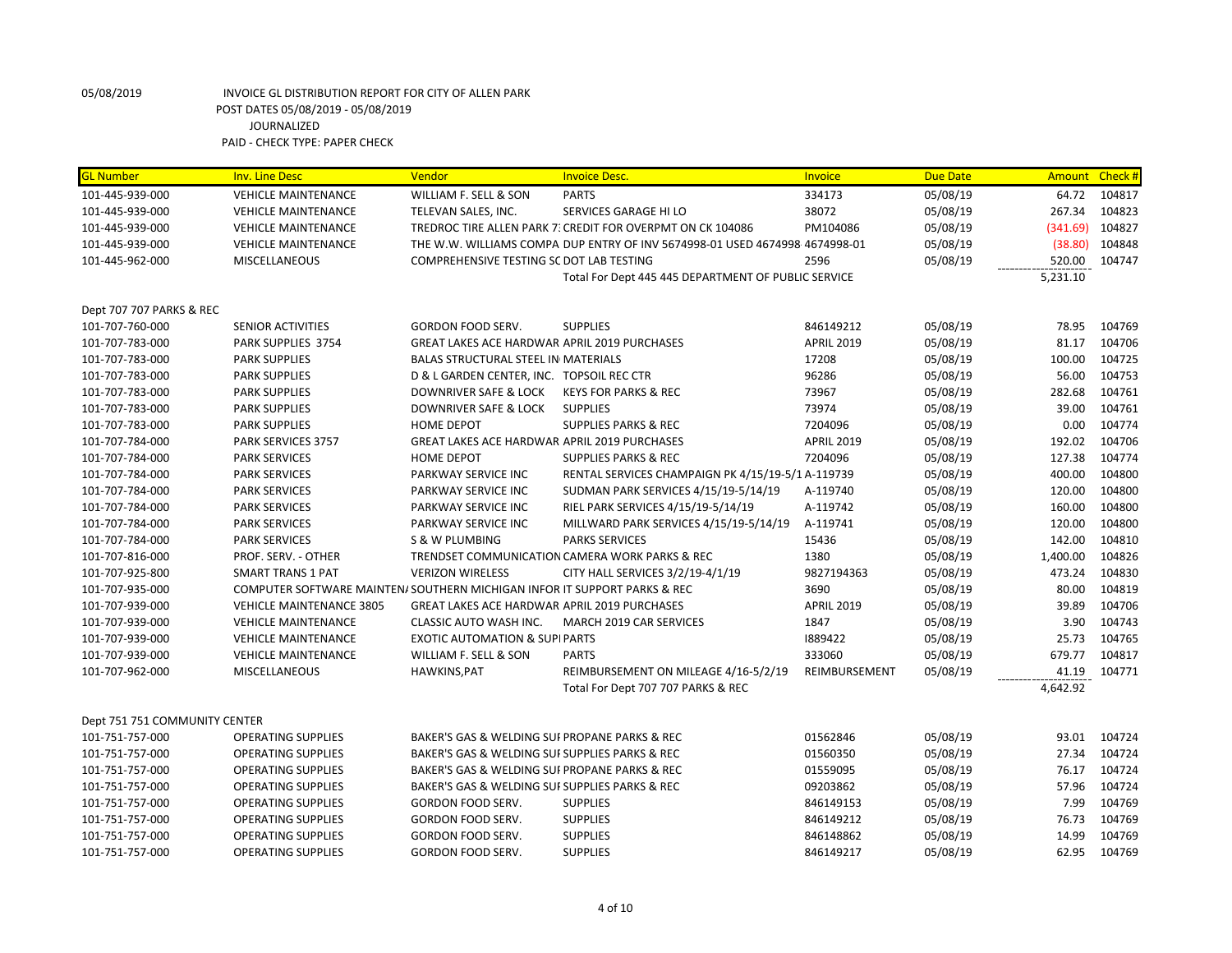| <b>GL Number</b>                | <b>Inv. Line Desc</b>                                                           | Vendor                                              | <b>Invoice Desc.</b>                                                   | <b>Invoice</b>    | <b>Due Date</b> |            | Amount Check # |
|---------------------------------|---------------------------------------------------------------------------------|-----------------------------------------------------|------------------------------------------------------------------------|-------------------|-----------------|------------|----------------|
| 101-751-757-000                 | <b>OPERATING SUPPLIES</b>                                                       | <b>LEONARD'S SYRUPS</b>                             | <b>SUPPLIES CIVIC ARENA</b>                                            | LS00078352        | 05/08/19        | 88.00      | 104786         |
| 101-751-757-000                 | <b>OPERATING SUPPLIES</b>                                                       | MCFARLAND, GAIL                                     | REIMBURSEMENT FOR COMM CTR                                             | REIMBURSEMENT     | 05/08/19        | 737.20     | 104788         |
| 101-751-757-000                 | <b>OPERATING SUPPLIES</b>                                                       | <b>SAM'S CLUB DIRECT</b>                            | <b>APRIL 2019 PURCHASES</b>                                            | <b>APRIL 2019</b> | 05/08/19        | 99.26      | 104812         |
| 101-751-816-000                 | PROF. SERV. - OTHER                                                             |                                                     | JERRY COHEN ELITE LAB INC APRIL 2019 COOLING WATER TREATMENT PARI 7757 |                   | 05/08/19        | 200.00     | 104778         |
| 101-751-920-000                 | <b>UTILITIES</b>                                                                | <b>ALLEN PARK WATER</b>                             | COMMUNITY CTR WATER BILL 3/1/19-4/1/19                                 | 401-WH158-00      | 05/08/19        | 1,846.18   | 104716         |
| 101-751-920-000                 | <b>UTILITIES</b>                                                                | <b>DIRECTV</b>                                      | COMM CTR SERVICEES 4/8/19-5/7/19                                       | 36141253156       | 05/08/19        | 152.98     | 104757         |
| 101-751-931-000                 | <b>BUILDING MAINTENANCE 3786</b>                                                | <b>GREAT LAKES ACE HARDWAR APRIL 2019 PURCHASES</b> |                                                                        | <b>APRIL 2019</b> | 05/08/19        | 0.00       | 104706         |
| 101-751-931-000                 | <b>BUILDING MAINTENANCE</b>                                                     |                                                     | NETWORK SERVICES COMPAI SUPPLIES FOR PARKS & REC                       | 6582042-00        | 05/08/19        | 368.70     | 104798         |
| 101-751-931-000                 | <b>BUILDING MAINTENANCE</b>                                                     | <b>ORKIN</b>                                        | <b>COMMUNITY CENTER SERVICES</b>                                       | 179390708         | 05/08/19        | 78.08      | 104799         |
| 101-751-934-000                 | EQUIPMENT MAINTENANCE                                                           | DOWNRIVER SAFE & LOCK                               | <b>SUPPLIES</b>                                                        | 73974             | 05/08/19        | 60.00      | 104761         |
| 101-751-934-000                 | <b>EQUIPMENT MAINTENANCE</b>                                                    | <b>HAYES PRECISION INC</b>                          | <b>BLADE SHARPENING</b>                                                | 6355              | 05/08/19        | 28.00      | 104772         |
| 101-751-934-000                 | <b>EQUIPMENT MAINTENANCE</b>                                                    | <b>MACKER TEK LTD</b>                               | CAMERA & LICENSE COMM CTR 2019                                         | 615               | 05/08/19        | 3,772.65   | 104787         |
| 101-751-934-000                 | <b>EQUIPMENT MAINTENANCE</b>                                                    | SOUTHERN MICHIGAN INFOR IT SUPPORT COMM CTR         |                                                                        | 3707              | 05/08/19        | 3,040.00   | 104819         |
|                                 |                                                                                 |                                                     | Total For Dept 751 751 COMMUNITY CENTER                                |                   |                 | 10,888.19  |                |
| Dept 803 HISTORICAL             |                                                                                 |                                                     |                                                                        |                   |                 |            |                |
| 101-803-701-000                 | PERSONNEL SERVICES                                                              | A & B LOCKSMITH                                     | KEYS FOR 1950 DODGE                                                    | 85679             | 05/08/19        | 20.00      | 104704         |
| 101-803-701-000                 | PERSONNEL SERVICES                                                              | <b>GLENDALE AUTO VALUE</b>                          | REPAIRS HISTORICAL TRUCK                                               | 359-166208        | 05/08/19        | 102.99     | 104767         |
| 101-803-701-000                 | PERSONNEL SERVICES                                                              | <b>GLENDALE AUTO VALUE</b>                          | PARTS HISTORICAL VEHICLE                                               | 359-166031        | 05/08/19        | 274.25     | 104767         |
| 101-803-801-001                 | LAWN & SNOW SERVICES                                                            | <b>TURF DOCTOR</b>                                  | LAWN SERVICES FOR HISTORICAL                                           | 4836              | 05/08/19        | 166.30     | 104828         |
| 101-803-920-000                 | <b>UTILITIES</b>                                                                | <b>ALLEN PARK WATER</b>                             | WATER SERVICES HISTORICAL MUSEUM 1/1/19 340-EN155-04                   |                   | 05/08/19        | 57.20      | 104715         |
|                                 |                                                                                 |                                                     | Total For Dept 803 HISTORICAL                                          |                   |                 | 620.74     |                |
|                                 |                                                                                 |                                                     | Total For Fund 101 GENERAL FUND                                        |                   |                 | 159,694.02 |                |
| Fund 202 MAJOR STREET FUND      |                                                                                 |                                                     |                                                                        |                   |                 |            |                |
| Dept 475 475 TRAFFIC SERVICES   |                                                                                 |                                                     |                                                                        |                   |                 |            |                |
| 202-475-703-050                 | INTERFUND LABOR/EQUIP - TRAFF STATE OF MICHIGAN                                 |                                                     | TRAFFIC SIGNAL ENERGY CHARGES 4TH QUATE 591-10419897                   |                   | 05/08/19        | 179.78     | 104791         |
| 202-475-703-050                 | INTERFUND LABOR/EQUIP - TRAFF WAYNE COUNTY - ACCTS. REI TRAFFIC SIGNAL MNT 3/19 |                                                     |                                                                        | 298853            | 05/08/19        | 637.23     | 104841         |
|                                 |                                                                                 |                                                     | Total For Dept 475 475 TRAFFIC SERVICES                                |                   |                 | 817.01     |                |
|                                 |                                                                                 |                                                     |                                                                        |                   |                 |            |                |
| Dept 479 PRESERVATION - STREETS |                                                                                 |                                                     |                                                                        |                   |                 |            |                |
| 202-479-757-000                 | <b>OPERATING SUPPLIES</b>                                                       | AJAX MATERIALS CORP.                                | UPM COLD MIX DPS                                                       | 234335            | 05/08/19        | 842.94     | 104710         |
| 202-479-801-215                 | <b>PROF'L SERVICES</b>                                                          | <b>BUCCILLI GROUP, LLC</b>                          | INSPECTIONS SERVICES 4/15-4/18/19 S WOOD 3382                          |                   | 05/08/19        | 702.00     | 104729         |
| 202-479-820-000                 | ENGINEERING                                                                     | C.E. RAINES COMPANY                                 | JOB AP-63 2018 PAVEMENT REPAIR                                         | 15978             | 05/08/19        | 378.00     | 104733         |
| 202-479-820-000                 | <b>ENGINEERING</b>                                                              | C.E. RAINES COMPANY                                 | JOB AP-109 PARK AVE PAVEMENT REPLACEMEI 16052                          |                   | 05/08/19        | 12,017.68  | 104733         |
| 202-479-820-000                 | ENGINEERING                                                                     | C.E. RAINES COMPANY                                 | JOB AP-26 BRIDGE EVALUTATION INSPECTIONS 15975                         |                   | 05/08/19        | 1,125.00   | 104733         |
| 202-479-820-000                 | ENGINEERING                                                                     | C.E. RAINES COMPANY                                 | JOB AP-109 PARK AVE WATER MAIN REPLACEN 16053                          |                   | 05/08/19        | 2,006.28   | 104733         |
|                                 |                                                                                 |                                                     | Total For Dept 479 PRESERVATION - STREETS                              |                   |                 | 17,071.90  |                |
|                                 |                                                                                 |                                                     | Total For Fund 202 MAJOR STREET FUND                                   |                   |                 | 17,888.91  |                |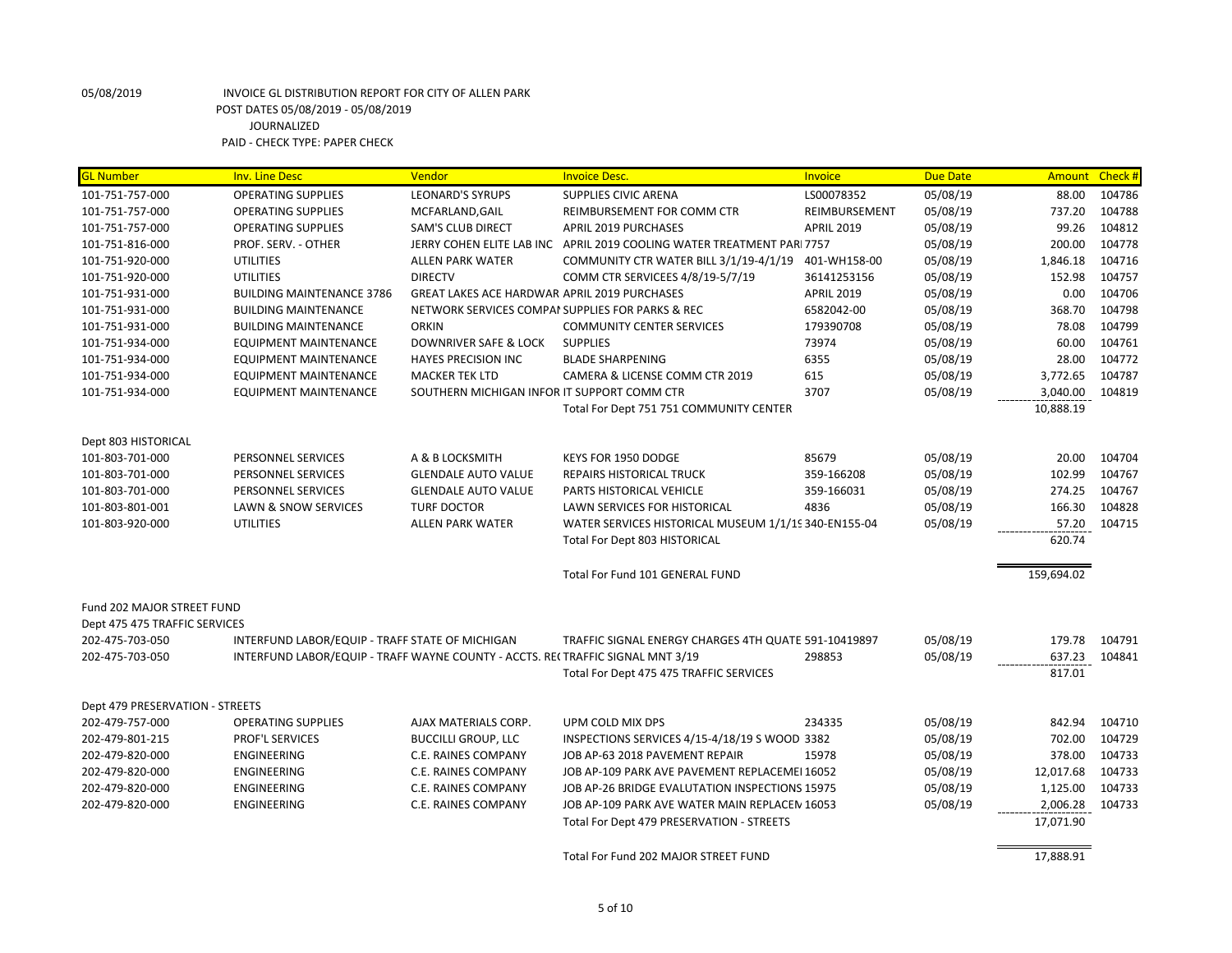| <b>GL Number</b>                  | <b>Inv. Line Desc</b>                        | Vendor                                              | <b>Invoice Desc.</b>                                                | Invoice           | <b>Due Date</b> |            | Amount Check # |
|-----------------------------------|----------------------------------------------|-----------------------------------------------------|---------------------------------------------------------------------|-------------------|-----------------|------------|----------------|
| Fund 203 LOCAL STREET FUND        |                                              |                                                     |                                                                     |                   |                 |            |                |
| Dept 479 PRESERVATION - STREETS   |                                              |                                                     |                                                                     |                   |                 |            |                |
| 203-479-757-000                   | <b>OPERATING SUPPLIES</b>                    | AJAX MATERIALS CORP.                                | UPM COLD MIX DPS                                                    | 234335            | 05/08/19        | 842.94     | 104710         |
| 203-479-801-205                   | SECTIONING - PRESERVATION                    | SAVONE CEMENT, INC.                                 | STREET SECTIONING UNIVERSITY, MORRIS                                | 10317-396         | 05/08/19        | 31,940.00  | 104813         |
|                                   |                                              |                                                     | Total For Dept 479 PRESERVATION - STREETS                           |                   |                 | 32,782.94  |                |
| Dept 483 ADMINISTRATION - STREETS |                                              |                                                     |                                                                     |                   |                 |            |                |
| 203-483-820-000                   | <b>ENGINEERING</b>                           | <b>BUCCILLI GROUP, LLC</b>                          | INSPECTIONS SERVICES 4/1-4/11/19 B & S WO(3369                      |                   | 05/08/19        | 1,350.00   | 104729         |
| 203-483-820-000                   | <b>ENGINEERING</b>                           | C.E. RAINES COMPANY                                 | JOB AP-15 ACT 51 HIGHWAY REPORTS                                    | 15973             | 05/08/19        | 324.00     | 104733         |
| 203-483-820-000                   | ENGINEERING                                  | C.E. RAINES COMPANY                                 | JOB AP-107 MCLANIN AVE PAVEMENT REPLACI 16050                       |                   | 05/08/19        | 27,340.75  | 104733         |
| 203-483-820-000                   | <b>ENGINEERING</b>                           | C.E. RAINES COMPANY                                 | JOB AP-74 2018 ST SECTIONINING                                      | 15982             | 05/08/19        | 208.00     | 104733         |
|                                   |                                              |                                                     | Total For Dept 483 ADMINISTRATION - STREETS                         |                   |                 | 29,222.75  |                |
|                                   |                                              |                                                     | Total For Fund 203 LOCAL STREET FUND                                |                   |                 | 62,005.69  |                |
| Fund 226 RUBBISH FUND             |                                              |                                                     |                                                                     |                   |                 |            |                |
| Dept 450 450 RUBBISH              |                                              |                                                     |                                                                     |                   |                 |            |                |
| 226-450-817-000                   | <b>WASTE DISPOSAL</b>                        |                                                     | ADVANCED DISPOSAL SERVIC MAY 2019 BULK AND YARD WASTE               | V30001727543      | 05/08/19        | 139,133.43 | 104709         |
|                                   |                                              |                                                     | Total For Dept 450 450 RUBBISH                                      |                   |                 | 139,133.43 |                |
|                                   |                                              |                                                     | Total For Fund 226 RUBBISH FUND                                     |                   |                 | 139,133.43 |                |
| Fund 249 BUILDING FUND            |                                              |                                                     |                                                                     |                   |                 |            |                |
| Dept 371 371 BUILDING DEPARTMENT  |                                              |                                                     |                                                                     |                   |                 |            |                |
| 249-371-800-000                   | <b>ORDINANCE EXPENSE 3802</b>                | <b>GREAT LAKES ACE HARDWAR APRIL 2019 PURCHASES</b> |                                                                     | <b>APRIL 2019</b> | 05/08/19        | 56.47      | 104706         |
| 249-371-853-000                   | TELEPHONE NEW DPW 2 MATT BA VERIZON WIRELESS |                                                     | CITY HALL SERVICES 3/2/19-4/1/19                                    | 9827194363        | 05/08/19        | 128.58     | 104830         |
| 249-371-853-000                   | <b>TELEPHONE</b>                             | <b>VERIZON WIRELESS</b>                             | BLDG SERVICES 3/11/19-4/10/19                                       | 9827930225        | 05/08/19        | 108.12     | 104833         |
| 249-371-959-000                   | PLANNING & ZONING                            | <b>FSCI</b>                                         | PLAN REVIEW SERVICES FOR 8000 ENTERPRISE 19-10103                   |                   | 05/08/19        | 410.00     | 104766         |
| 249-371-960-000                   | <b>EDUCATION &amp; TRAINING</b>              | <b>CRAINS DETROIT BUSINESS</b>                      | <b>ANNUAL SUBSCRIPTION RENEWAL</b>                                  | 2019              | 05/08/19        | 39.00      | 104750         |
| 249-371-962-000                   | MISCELLANEOUS 3770                           | GREAT LAKES ACE HARDWAR APRIL 2019 PURCHASES        |                                                                     | <b>APRIL 2019</b> | 05/08/19        | 10.23      | 104706         |
|                                   |                                              |                                                     | Total For Dept 371 371 BUILDING DEPARTMENT                          |                   |                 | 752.40     |                |
|                                   |                                              |                                                     | Total For Fund 249 BUILDING FUND                                    |                   |                 | 752.40     |                |
| Fund 250 DDA OPERATING            |                                              |                                                     |                                                                     |                   |                 |            |                |
| Dept 000                          |                                              |                                                     |                                                                     |                   |                 |            |                |
| 250-000-801-001                   | <b>LAWN SERVICES</b>                         | D&B LANDSCAPING INC                                 | <b>ECORSE PRE-EM ROUND 1</b>                                        | 170933            | 05/08/19        | 175.00     | 104752         |
| 250-000-826-000                   | <b>LEGAL SERVICES</b>                        | MILLER & MILLER, P.C.                               | MARCH 2019 LEGAL SERVICES, LARA FEE                                 | A-4012019         | 05/08/19        | 1,275.00   | 104793         |
| 250-000-931-000                   | <b>BUILDING MAINTENANCE</b>                  |                                                     | JOHN'S LANDSCAPING & SNO 4TH PMT FOR DDA SNOW REMOVAL 2018/201 0952 |                   | 05/08/19        | 4,592.50   | 104779         |
| 250-000-931-000                   | <b>BUILDING MAINTENANCE</b>                  | WISNIEWSKI, ANTONIA                                 | APRIL 2019 CLEANING SERVICES DDA OFFICE                             | 463795            | 05/08/19        | 80.00      | 104846         |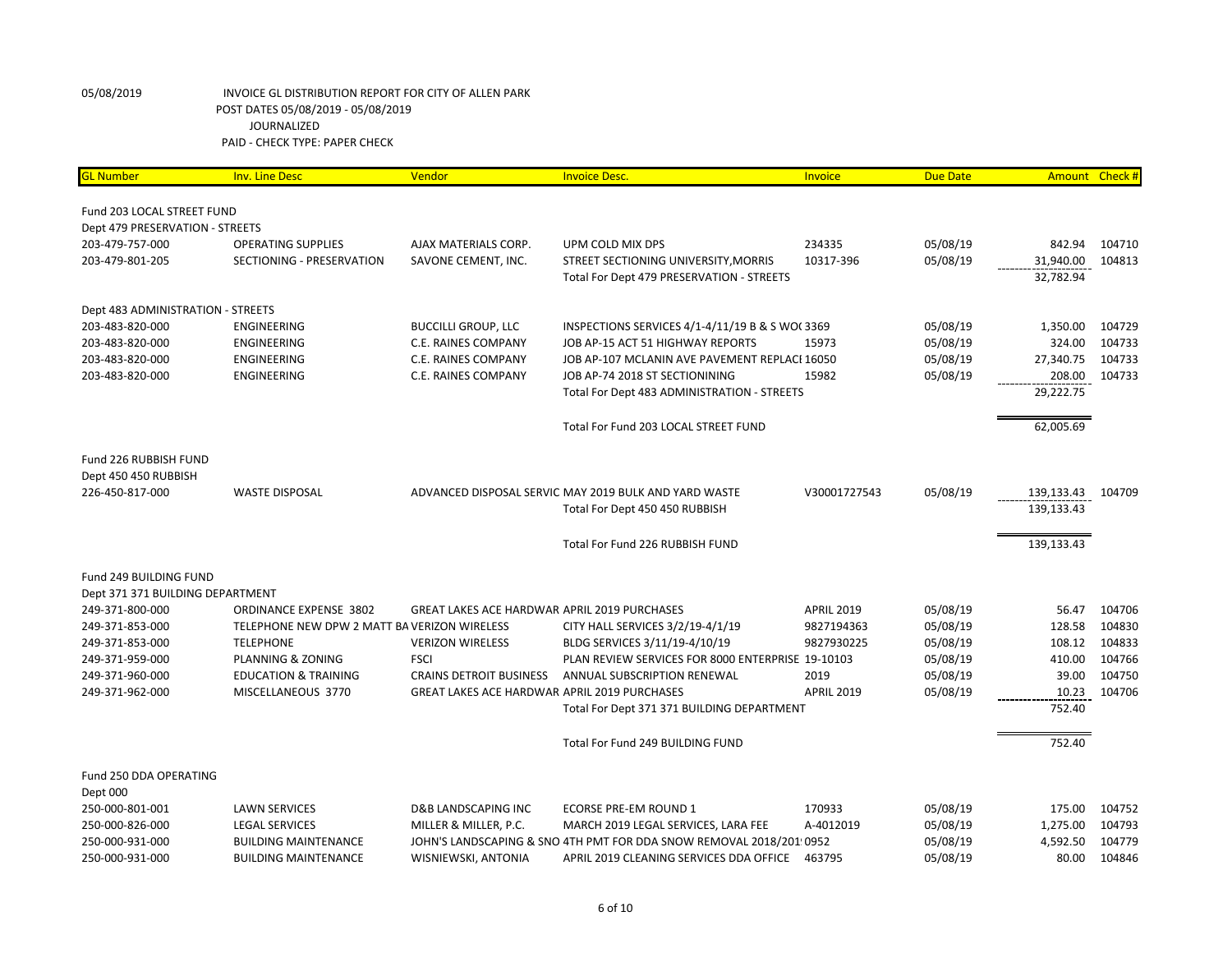| <b>GL Number</b>                 | <b>Inv. Line Desc</b>                            | Vendor                                            | <b>Invoice Desc.</b>                                   | Invoice           | <b>Due Date</b> | <b>Amount</b> | Check # |
|----------------------------------|--------------------------------------------------|---------------------------------------------------|--------------------------------------------------------|-------------------|-----------------|---------------|---------|
| 250-000-960-000                  | MARKETING/PROMOTIONS                             | ALLEGRA MARKETING                                 | <b>DDA SUPPLIES</b>                                    | 7413              | 05/08/19        | 529.39        | 104844  |
| 250-000-960-000                  | MARKETING/PROMOTIONS                             | ALLEGRA MARKETING                                 | <b>DDA SUPPLIES</b>                                    | 7411              | 05/08/19        | 315.60        | 104844  |
| 250-000-962-000                  | <b>MISCELLANEOUS</b>                             | <b>CITY OF ALLEN PARK</b>                         | DDA ADOPT A FLOWERBED                                  | <b>DDA</b>        | 05/08/19        | 300.00        | 104745  |
| 250-000-962-000                  | <b>MISCELLANEOUS</b>                             | D & L GARDEN CENTER, INC. SUPPLIES FOR DDA OFFICE |                                                        | 96414             | 05/08/19        | 537.49        | 104753  |
| 250-000-962-000                  | <b>MISCELLANEOUS</b>                             |                                                   | DOWNRIVER PEST CONTROL APRIL 2019 PEST CONTROL         | <b>APRIL 2019</b> | 05/08/19        | 130.00        | 104760  |
| 250-000-975-000                  | <b>DESIGN COMMITTEE</b>                          | <b>KA DESIGNS</b>                                 | FACADE DESIGN ASSISTANCE 5127 ALLEN                    | 19004.1           | 05/08/19        | 250.00        | 104780  |
| 250-000-997-000                  | PAYING AGENT FEES                                | <b>US BANK</b>                                    | CITY TAX BOND DTE 11-1-2005                            | 5344663           | 05/08/19        | 250.00        | 104829  |
|                                  |                                                  |                                                   | Total For Dept 000                                     |                   |                 | 8,434.98      |         |
|                                  |                                                  |                                                   | Total For Fund 250 DDA OPERATING                       |                   |                 | 8,434.98      |         |
| Fund 266 DRUG FORFEITURE - STATE |                                                  |                                                   |                                                        |                   |                 |               |         |
| Dept 000                         |                                                  |                                                   |                                                        |                   |                 |               |         |
| 266-000-657-000                  | FORFEITED MONIES-STATE&LOCAI RECOIL FIREARMS INC |                                                   | <b>GUN RANGE RENTAL</b>                                | 061916            | 05/08/19        | 400.00        | 104807  |
| 266-000-757-000                  | <b>OPERATING SUPPLIES</b>                        | C.M.P. DISTRIBUTORS, INC.                         | ARMOR EXPRESS STOCK POLICE DEPT                        | 59025             | 05/08/19        | 410.00        | 104744  |
| 266-000-939-000                  | <b>VEHICLE MAINTENANCE</b>                       | <b>BARGAIN TIRE CO</b>                            | <b>TIRES FOR POLICE</b>                                | 1054              | 05/08/19        | 1,421.10      | 104726  |
| 266-000-939-000                  | <b>VEHICLE MAINTENANCE</b>                       | <b>GLENDALE AUTO VALUE</b>                        | PARTS FOR 2017 FORD POLICE VEHICLE                     | 359-165646        | 05/08/19        | 17.49         | 104767  |
| 266-000-939-000                  | <b>VEHICLE MAINTENANCE</b>                       | <b>VILLAGE FORD</b>                               | <b>PARTS</b>                                           | 376480            | 05/08/19        | 125.42        | 104838  |
| 266-000-939-000                  | <b>VEHICLE MAINTENANCE</b>                       | <b>VILLAGE FORD</b>                               | <b>CREDIT ON CORE DEPOSIT</b>                          | CM375536          | 05/08/19        | (75.00)       | 104838  |
| 266-000-985-000                  | <b>CAPITAL OUTLAY</b>                            | <b>CYNERGY</b>                                    | ANTENNAS FOR PATROL VEHICLE 9&4                        | 32790             | 05/08/19        | 970.38        | 104751  |
|                                  |                                                  |                                                   | Total For Dept 000                                     |                   |                 | 3,269.39      |         |
|                                  |                                                  |                                                   | Total For Fund 266 DRUG FORFEITURE - STATE             |                   |                 | 3,269.39      |         |
| Fund 271 LIBRARY                 |                                                  |                                                   |                                                        |                   |                 |               |         |
| Dept 000                         |                                                  |                                                   |                                                        |                   |                 |               |         |
| 271-000-728-000                  | <b>OFFICE SUPPLIES</b>                           | DEMCO, INC.                                       | <b>SUPPLIES 4 DRAWER CABINET</b>                       | 6595103           | 05/08/19        | 1,591.96      | 104755  |
| 271-000-728-000                  | <b>OFFICE SUPPLIES</b>                           | THE LIBRARY NETWORK                               | <b>BASIC FEE SUBSCRIPTION LIBRARY</b>                  | 64016             | 05/08/19        | 6,842.48      | 104824  |
| 271-000-827-000                  | <b>LIBRARY SERVICES</b>                          | THE LIBRARY NETWORK                               | SHARED AUTOMATION EXTERNAL DATAMAILEI 63966            |                   | 05/08/19        | 10.04         | 104824  |
| 271-000-827-000                  | <b>LIBRARY SERVICES</b>                          | <b>METCOM</b>                                     | A PK MATERIAL BARCODES                                 | 107855A           | 05/08/19        | 782.73        | 104849  |
| 271-000-828-000                  | <b>MATERIALS</b>                                 | STEINWAY INC                                      | <b>CD'S FOR LIBRARY</b>                                | 38689             | 05/08/19        | 70.98         | 104717  |
| 271-000-828-000                  | <b>MATERIALS</b>                                 |                                                   | AWE DIGITAL LEARNING SOLL 1 YEAR WARRANTY AND UPGRADES | ALMI19001-1       | 05/08/19        | 2,625.00      | 104720  |
| 271-000-828-000                  | <b>MATERIALS</b>                                 | <b>BAKER &amp; TAYLOR</b>                         | <b>MATERIALS</b>                                       | 2034471168        | 05/08/19        | 70.64         | 104723  |
| 271-000-828-000                  | <b>MATERIALS</b>                                 | <b>BAKER &amp; TAYLOR</b>                         | <b>MATERIALS FOR LIBRARY</b>                           | 2034477699        | 05/08/19        | 94.73         | 104723  |
| 271-000-828-000                  | <b>MATERIALS</b>                                 | BESTSELLERS AUDIO, LLC                            | <b>AUDIOBOOKS</b>                                      | 7189              | 05/08/19        | 253.16        | 104728  |
| 271-000-828-000                  | <b>MATERIALS</b>                                 | THE LIBRARY NETWORK                               | <b>VOX BOOKS FOR LIBRARY</b>                           | 64090             | 05/08/19        | 625.15        | 104824  |
|                                  |                                                  |                                                   | Total For Dept 000                                     |                   |                 | 12,966.87     |         |
|                                  |                                                  |                                                   | <b>Total For Fund 271 LIBRARY</b>                      |                   |                 | 12,966.87     |         |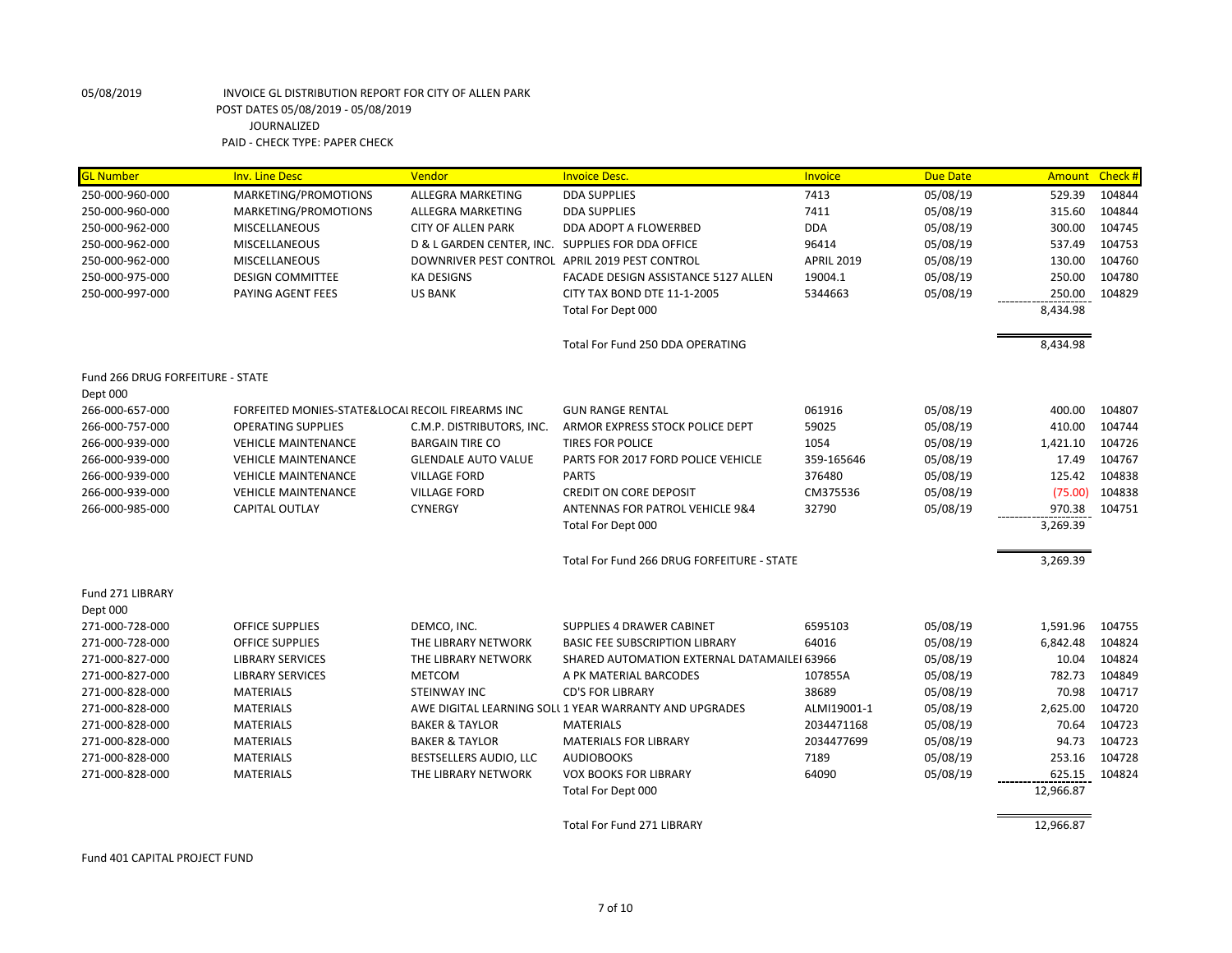| <b>GL Number</b>       | <b>Inv. Line Desc</b>                              | Vendor                                        | <b>Invoice Desc.</b>                                                                                      | Invoice         | <b>Due Date</b> |            | Amount Check # |
|------------------------|----------------------------------------------------|-----------------------------------------------|-----------------------------------------------------------------------------------------------------------|-----------------|-----------------|------------|----------------|
| Dept 000               |                                                    |                                               |                                                                                                           |                 |                 |            |                |
| 401-000-985-001        | CAPITAL OUTLAY - GEN GOV                           | <b>SUN SHADE</b>                              | <b>WINDOW TINTING CITY HALL</b>                                                                           | 6089            | 05/08/19        | 530.00     | 104822         |
|                        |                                                    |                                               | Total For Dept 000                                                                                        |                 |                 | 530.00     |                |
|                        |                                                    |                                               |                                                                                                           |                 |                 |            |                |
|                        |                                                    |                                               | Total For Fund 401 CAPITAL PROJECT FUND                                                                   |                 |                 | 530.00     |                |
|                        |                                                    |                                               |                                                                                                           |                 |                 |            |                |
| Fund 592 WATER & SEWER |                                                    |                                               |                                                                                                           |                 |                 |            |                |
| Dept 600 WATER         |                                                    |                                               |                                                                                                           |                 |                 |            |                |
| 592-600-873-000        | <b>MAIN MAINTENANCE</b>                            | D & L GARDEN CENTER, INC. SUPPLIES WATER DEPT |                                                                                                           | 96283           | 05/08/19        | 280.00     | 104753         |
| 592-600-873-000        | <b>MAIN MAINTENANCE</b>                            | D & L GARDEN CENTER, INC. SUPPLIES            |                                                                                                           | 96303           | 05/08/19        | 168.00     | 104753         |
|                        |                                                    |                                               | Total For Dept 600 WATER                                                                                  |                 |                 | 448.00     |                |
|                        |                                                    |                                               |                                                                                                           |                 |                 |            |                |
| Dept 601 601 SEWER     |                                                    |                                               |                                                                                                           |                 |                 |            |                |
| 592-601-712-000        | CLOTHING, CLEANING & TECH SKILI CINTAS CORP. #0721 |                                               | MARCH 2019 UNIFORM SERVICES WATER DEPT 4018185399                                                         |                 | 05/08/19        | 78.94      | 104738         |
| 592-601-712-000        | CLOTHING, CLEANING & TECH SKILI CINTAS CORP. #0721 |                                               | MARCH 2019 UNIFORM SERVICES WATER DEPT 4018580229                                                         |                 | 05/08/19        | 71.94      | 104738         |
| 592-601-712-000        | CLOTHING, CLEANING & TECH SKILI CINTAS CORP. #0721 |                                               | MARCH 2019 UNIFORM SERVICES WATER DEPT 4018995209                                                         |                 | 05/08/19        | 56.44      | 104738         |
| 592-601-712-000        | CLOTHING, CLEANING & TECH SKILI CINTAS CORP. #0721 |                                               | MARCH 2019 UNIFORM SERVICES WATER DEPT 4017789719                                                         |                 | 05/08/19        | 63.01      | 104738         |
| 592-601-745-200        | <b>PAVEMENT REPAIRS</b>                            | SAVONE CEMENT, INC.                           | REPLACE DRIVEWAY PAVEMENT KEPPEN, MEYE 10317-394                                                          |                 | 05/08/19        | 49,328.41  | 104813         |
| 592-601-745-300        | STORM/CB MAINTENANCE                               | SAVONE CEMENT, INC.                           | REPLACEMENT MOORE,LAURENCE,OCONNOR 10317-395                                                              |                 | 05/08/19        | 6,736.80   | 104813         |
| 592-601-751-000        | <b>GASOLINE</b>                                    | RKA PETROLEUM                                 | <b>GASOLINE REGULAR</b>                                                                                   | 0173185         | 05/08/19        | 10,000.00  | 104808         |
| 592-601-757-000        | <b>OPERATING SUPPLIES</b>                          | <b>SMART BILL</b>                             | MAY 2019 WATER BILLS AND SUPPLIES                                                                         | 36850-S         | 05/08/19        | 1,857.71   | 104818         |
| 592-601-822-000        | <b>COMPUTER SERVICE MAINT</b>                      | SOUTHERN MICHIGAN INFOR IT SERVICES DPS       |                                                                                                           | 3688            | 05/08/19        | 160.00     | 104819         |
| 592-601-908-000        | <b>IWC CHARGES- DETROIT</b>                        |                                               | GREAT LAKES WATER AUTHO MARCH 2019 IWC CHARGES                                                            | <b>MARCHIWC</b> | 05/08/19        | 1,612.35   | 104756         |
| 592-601-927-060        | SEWAGE DISPOSAL- WAYNE COUN DUWA                   |                                               | MARCH 2019 SEWAGE DISPOSAL                                                                                | MARSEWAGE       | 05/08/19        | 51,104.49  | 104762         |
| 592-601-930-000        | SEWER MAINTENANCE                                  | CORE & MAIN LP                                | <b>PARTS</b>                                                                                              | K379146         | 05/08/19        | 230.00     | 104748         |
| 592-601-940-500        |                                                    |                                               | FAIRLANE/INDEPNCE MKT STATIOI SECURITY CENTRAL PROTECTI BURG FIRE SERVICES WATER DEPT 5/1/19-5/31 4988713 |                 | 05/08/19        | 39.95      | 104816         |
| 592-601-960-000        | <b>TRAINING &amp; EDUCATION</b>                    |                                               | AMERICAN PUBLIC WORK AS! 2019 IND MEMBERSHIP TO APWA WILLIAM MI 833689-2019                               |                 | 05/08/19        | 227.00     | 104714         |
| 592-601-960-000        | <b>TRAINING &amp; EDUCATION</b>                    |                                               | AMERICAN WATER WORKS A: 2019 AWWA INDVIDUAL MEMBERSHIP WILLIAI 7001680355                                 |                 | 05/08/19        | 218.00     | 104721         |
| 592-601-960-000        | <b>TRAINING &amp; EDUCATION</b>                    | MINER, WILLIAM                                | REIMBURSEMENT FOR MILEAGE ATTENDING CI REIMBURSEMENT                                                      |                 | 05/08/19        | 166.07     | 104795         |
| 592-601-962-000        | <b>MISCELLANEOUS</b>                               | <b>B &amp; K COLLISION, INC.</b>              | <b>MATERIALS CITY HALL</b>                                                                                | 13078           | 05/08/19        | 927.00     | 104722         |
| 592-601-983-000        | <b>BACKUP GENERATORS</b>                           | WOLVERINE POWER SYSTEM: PARTS SVC JOB 0627482 |                                                                                                           | 0168120-IN      | 05/08/19        | 1,262.71   | 104847         |
| 592-601-983-000        | <b>BACKUP GENERATORS</b>                           | <b>WOLVERINE POWER SYSTEM: PARTS</b>          |                                                                                                           | 0168116-IN      | 05/08/19        | 1,495.00   | 104847         |
| 592-601-983-000        | <b>BACKUP GENERATORS</b>                           |                                               | WOLVERINE POWER SYSTEM: PARTS BACKUP GENERATOR                                                            | 0168144-IN      | 05/08/19        | 1,070.00   | 104847         |
| 592-601-983-000        | <b>BACKUP GENERATORS</b>                           | <b>WOLVERINE POWER SYSTEM: PARTS</b>          |                                                                                                           | 0168140-IN      | 05/08/19        | 978.05     | 104847         |
| 592-601-983-000        | <b>BACKUP GENERATORS</b>                           | <b>WOLVERINE POWER SYSTEM: PARTS</b>          |                                                                                                           | 0168114-IN      | 05/08/19        | 883.60     | 104847         |
| 592-601-983-000        | <b>BACKUP GENERATORS</b>                           | WOLVERINE POWER SYSTEM! PARTS SVC JOB 0627478 |                                                                                                           | 0168115-IN      | 05/08/19        | 971.01     | 104847         |
|                        |                                                    |                                               | Total For Dept 601 601 SEWER                                                                              |                 |                 | 129,538.48 |                |
|                        |                                                    |                                               |                                                                                                           |                 |                 |            |                |
| Dept 603 603 BASIN     |                                                    |                                               |                                                                                                           |                 |                 |            |                |
| 592-603-757-000        | <b>OPERATING SUPPLIES</b>                          | <b>KENNEDY INDUSTRIES</b>                     | HARDWARD FOR COLLEGE PUMP STATION CON 610285                                                              |                 | 05/08/19        | 4,014.00   | 104782         |
| 592-603-757-000        | <b>OPERATING SUPPLIES</b>                          | <b>KENNEDY INDUSTRIES</b>                     | SERVICE CALL RETENTION BASIN TRANSDUCER 610165                                                            |                 | 05/08/19        | 2,875.00   | 104782         |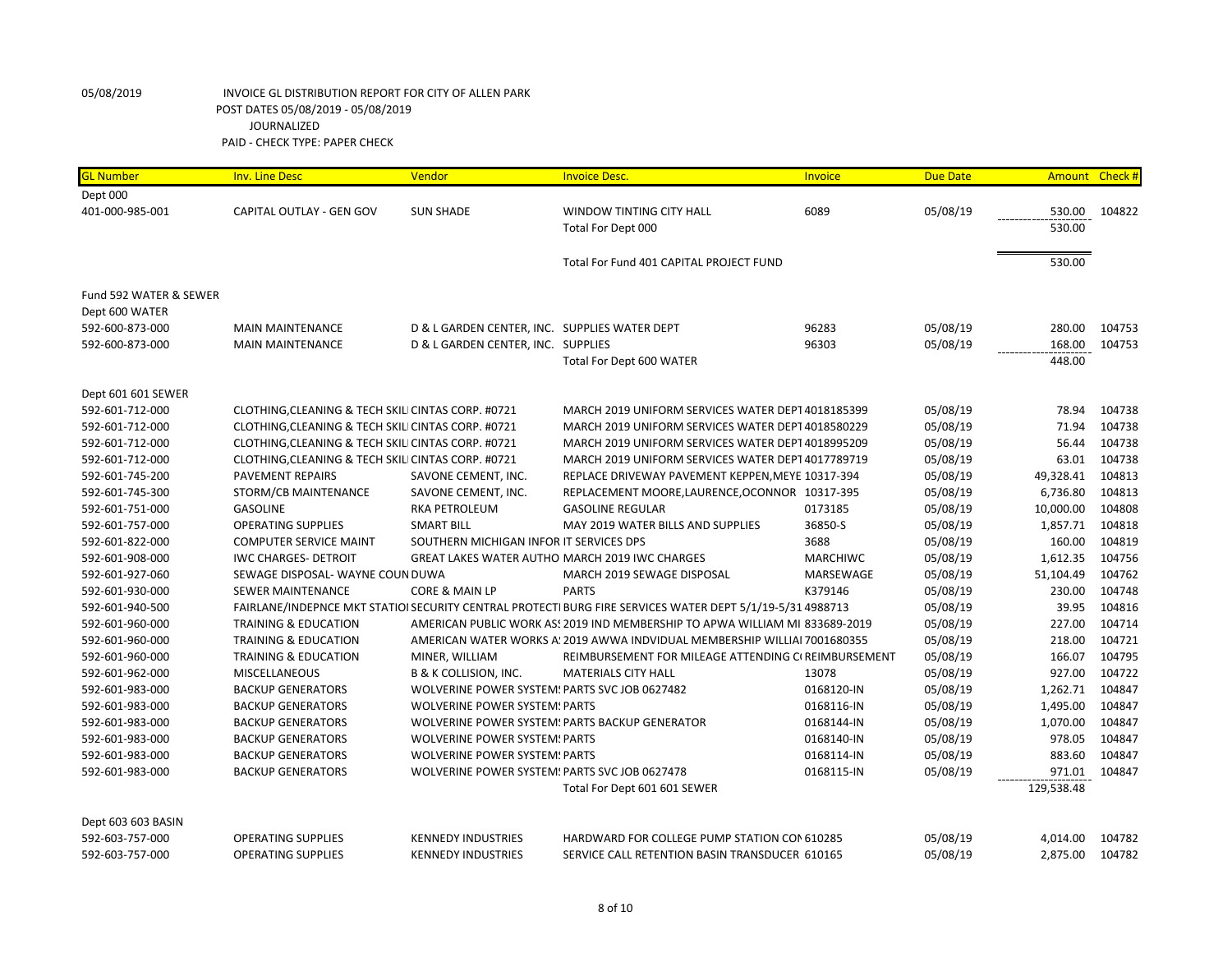| <b>GL Number</b>                     | <b>Inv. Line Desc</b>                                       | Vendor                                 | <b>Invoice Desc.</b>                                                       | Invoice              | <b>Due Date</b>      |                   | Amount Check #   |
|--------------------------------------|-------------------------------------------------------------|----------------------------------------|----------------------------------------------------------------------------|----------------------|----------------------|-------------------|------------------|
| 592-603-853-000                      | TELEPHONE-TOM MURRAY                                        | <b>VERIZON WIRELESS</b>                | CITY HALL SERVICES 3/2/19-4/1/19                                           | 9827194363           | 05/08/19             | 463.99            | 104830           |
| 592-603-853-000                      | <b>TELEPHONE</b>                                            | <b>VERIZON WIRELESS</b>                | PUMP STATION SERVICES 3/11/19-4/10/19                                      | 9827842189           | 05/08/19             | 240.64            | 104832           |
| 592-603-853-000                      | <b>TELEPHONE</b>                                            | <b>VERIZON WIRELESS</b>                | BASIN SERVICES 3/24/19-4/22/19                                             | 9828771536           | 05/08/19             | 50.04             | 104836           |
| 592-603-930-000                      | <b>SEWER MAINTENANCE</b>                                    |                                        | WADE-TRIM/ASSOCIATES, IN REMOVE & INSTALL 2 PUMPS AT BASIN                 | 2014304              | 05/08/19             | 4,917.00          | 104839           |
| 592-603-931-000                      | <b>BUILDING MAINTENANCE</b>                                 | <b>GRAINGER</b>                        | <b>PARTS</b>                                                               | 9129681392           | 05/08/19             | 66.32             | 104770           |
| 592-603-931-000                      | <b>BUILDING MAINTENANCE</b>                                 |                                        | WADE-TRIM/ASSOCIATES, IN PROF SERVICES 2/2/19-3/29/19 AS NEEDED EN 2014299 |                      | 05/08/19             | 4,977.65          | 104839           |
| 592-603-934-000                      | <b>EQUIPMENT MAINTENANCE</b>                                | WILLIAM F. SELL & SON                  | <b>PARTS</b>                                                               | 334606               | 05/08/19             | 630.00            | 104817           |
| 592-603-985-000                      | CAPITAL OUTLAY                                              | CDW GOVERNMENT, LLC                    | <b>CREDIT ON RET MDSE</b>                                                  | <b>RVK4944</b>       | 05/08/19             | (208.05)          | 104732           |
| 592-603-985-000                      | CAPITAL OUTLAY                                              | CDW GOVERNMENT, LLC                    | PRINTER FOR BASIN                                                          | RTL6310              | 05/08/19             | 208.05            | 104732           |
| 592-603-985-000                      | <b>CAPITAL OUTLAY</b>                                       | CDW GOVERNMENT, LLC                    | PRINTER FOR BASIN                                                          | <b>RVD5899</b>       | 05/08/19             | 208.05            | 104732           |
|                                      |                                                             |                                        | Total For Dept 603 603 BASIN                                               |                      |                      | 18,442.69         |                  |
| Dept 604 ADMINISTRATION/DEBT         |                                                             |                                        |                                                                            |                      |                      |                   |                  |
| 592-604-820-000                      | <b>ENGINEERING</b>                                          | <b>BUCCILLI GROUP, LLC</b>             | INSPECTIONS SERVICES 4/15-4/17/19 B WOOD 3381                              |                      | 05/08/19             | 702.00            | 104729           |
| 592-604-820-000                      | <b>ENGINEERING</b>                                          | <b>BUCCILLI GROUP, LLC</b>             | INSPECTION SERVICES 4/8-4/12/19 B WOOD                                     | 3374                 | 05/08/19             | 2,376.00          | 104729           |
| 592-604-820-000                      | <b>ENGINEERING</b>                                          | C.E. RAINES COMPANY                    | JOB AP-103 ROOF REPLACEMNT AT RETENTION 15984                              |                      | 05/08/19             | 687.00            | 104733           |
| 592-604-820-000                      | <b>ENGINEERING</b>                                          | C.E. RAINES COMPANY                    | JOB AP-83 DIST 1 PPC FOR STORANGE TUNNEL 15983                             |                      | 05/08/19             | 1,625.00          | 104733           |
| 592-604-820-000                      | <b>ENGINEERING</b>                                          | C.E. RAINES COMPANY                    | JOB AP-73 2018 UTILITY & PAVEMENT REPLACE 15981                            |                      | 05/08/19             | 100.00            | 104733           |
| 592-604-820-000                      | ENGINEERING                                                 | C.E. RAINES COMPANY                    | JOB AP-67 WATER ASSET MANAGEMENT PLAN 15980                                |                      | 05/08/19             | 20,095.64         | 104733           |
| 592-604-820-000                      | <b>ENGINEERING</b>                                          | <b>C.E. RAINES COMPANY</b>             | JOB AP-58 GLWA WASTEWATER MASTER PLAN 15977                                |                      | 05/08/19             | 700.00            | 104733           |
| 592-604-820-000                      | <b>ENGINEERING</b>                                          | C.E. RAINES COMPANY                    | JOB AP-53 2017 WATER MAIN REPLACEMENT J 15976                              |                      | 05/08/19             | 200.00            | 104733           |
| 592-604-820-000                      | <b>ENGINEERING</b>                                          | C.E. RAINES COMPANY                    | JOB AP-17 NPDES MS4 PERMIT                                                 | 15974                | 05/08/19             | 2,300.00          | 104733           |
| 592-604-820-000                      | <b>ENGINEERING</b>                                          | C.E. RAINES COMPANY                    | JOB AP-112 PRESSURE REDUCE VALVE PROJ 20: 15986                            |                      | 05/08/19             | 2,294.00          | 104733           |
| 592-604-820-000                      | <b>ENGINEERING</b>                                          | C.E. RAINES COMPANY                    | JOB AP-108 MCLAIN AVE WATER MAIN REPLAC 16051                              |                      | 05/08/19             | 6,250.00          | 104733           |
| 592-604-820-000                      | ENGINEERING                                                 | C.E. RAINES COMPANY                    | JOB AP-118 WATER SEWER RATE STUDY 2019 15985                               |                      | 05/08/19             | 316.00            | 104733           |
| 592-604-997-000                      | PAYING AGENT FEES                                           | <b>US BANK</b>                         | GENERAL TAX BONDS SERIES 2002 PAYING AGE 5345601                           |                      | 05/08/19             | 400.00            | 104829           |
|                                      |                                                             |                                        | Total For Dept 604 ADMINISTRATION/DEBT                                     |                      |                      | 38,045.64         |                  |
|                                      |                                                             |                                        | Total For Fund 592 WATER & SEWER                                           |                      |                      | 186,474.81        |                  |
| Fund 593 SOUTHFIELD LEASE PROPERTIES |                                                             |                                        |                                                                            |                      |                      |                   |                  |
| Dept 906 DEBT SERVICE                |                                                             |                                        |                                                                            |                      |                      |                   |                  |
| 593-906-997-000                      | PAYING AGENT FEES                                           |                                        | CAUSEY DEMEGEN & MOORE BIDDING AND VERIFICATION OF 2009 A&B ESCI 232204    |                      | 05/08/19             | 4,750.00          | 104731           |
|                                      |                                                             |                                        | Total For Dept 906 DEBT SERVICE                                            |                      |                      | 4,750.00          |                  |
|                                      |                                                             |                                        | Total For Fund 593 SOUTHFIELD LEASE PROPERTIES                             |                      |                      | 4,750.00          |                  |
| Fund 701 TRUST AND AGENCY            |                                                             |                                        |                                                                            |                      |                      |                   |                  |
| Dept 000                             |                                                             |                                        |                                                                            |                      |                      |                   |                  |
| 701-000-242-000<br>701-000-246-500   | <b>CITY FESTIVITIES ESCROW</b><br><b>ENGINEERING ESCROW</b> | MULLINS, CONNIE<br>C.E. RAINES COMPANY | REPLACEMENT ON LOST CK 102120<br>JOB AP-65 SURVEY TOWNEPLACE STE           | REPLACEMENT<br>15979 | 05/08/19<br>05/08/19 | 75.00<br>5,886.00 | 104797<br>104733 |